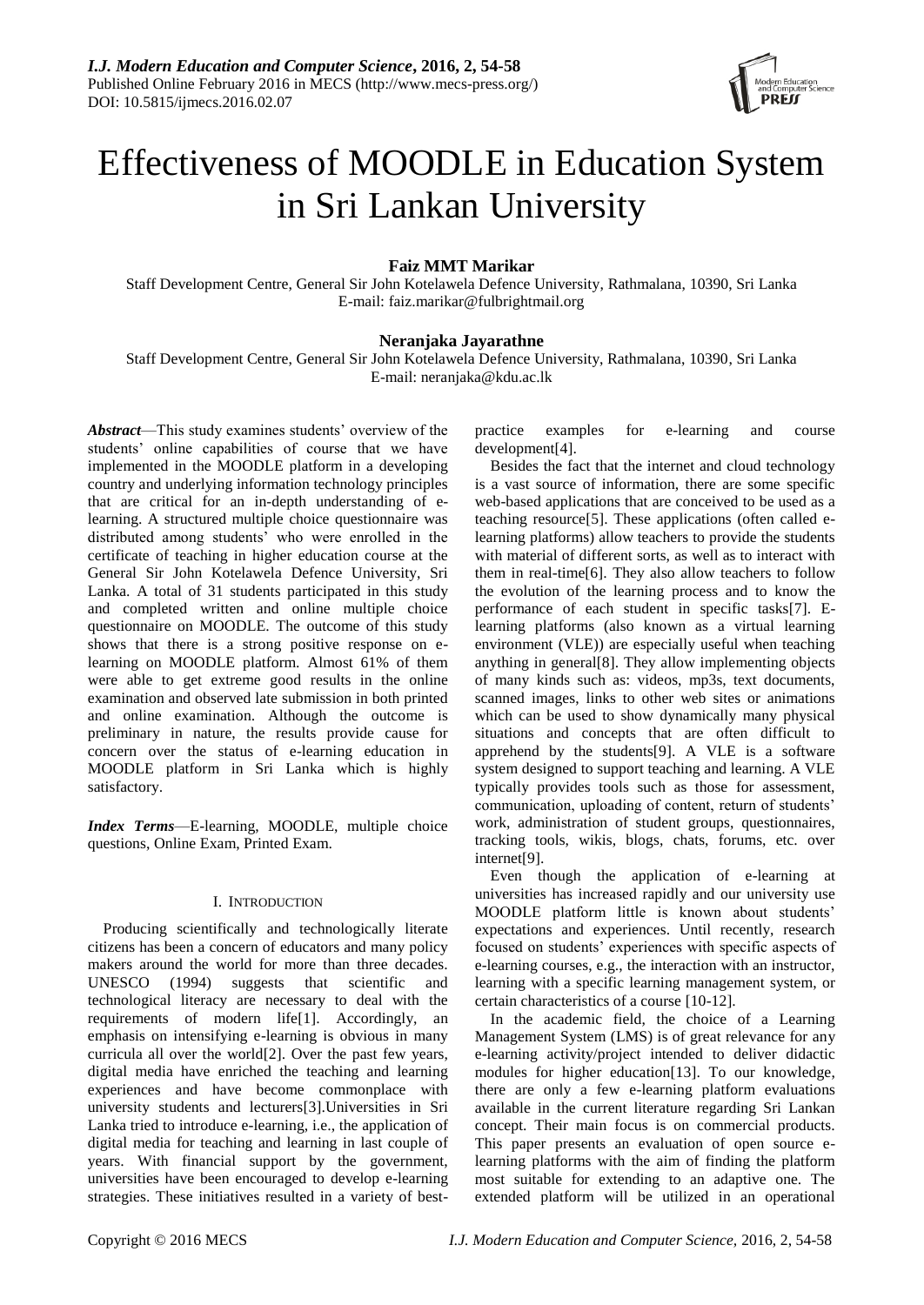teaching environment. Therefore, the overall functionality of the platform is as important as the adaptation capabilities, and the evaluation treats both issues.

#### II. METHODOLOGY

In this study we have examined students' capabilities of self learning with e-learning concepts and knowledge on the learning and management system (LMS) in university system. This topic was judged to be extremely important to have a conceptual understanding of what is e-learning and to find out in detail knowledge on current trends in MOODLE. The study design in this study is presented in the Fig. 1. Approval for the study was obtained from the Staff Development Center. Target population of this study represents all six faculties from the university. All students were given a series of online lectures and materials related to e-learning platform known as MOODLE. Thirty one students who participated in the consecutive e-learning and gave their consent were included in the study. The purpose of the study was explained to the students at the beginning of the lecture. The students who consented to participate in the study were individually tagged and given them a tag. They were allocated to a group the e-learning based practical spot test group (*n*=31).



#### *Questionnaire Used*

A questionnaire, on self generated MOODLE was introduced ''Learning MOODLE with e-learning''. The data were collected by means of the questionnaire consisted of 20 items including multiple choice questions which generated in the MOODLE platform. The questionnaire was used in Sri Lanka among students for the first time. The use of the questionnaire was justified because it had been prepared by an experienced research group working in e-Learning education and it had already been tested and validated before the distribution online. In addition, the questionnaire was designed to assess conceptual understanding of topics included in the Sri Lankan university curriculum. The question which was used is attached at the bottom of the page.

## *Research Context and Participants*

Thirty one students took part in this study. Six faculties

including Law, Medical, Allied Health Sciences, Engineering, Management and Defence equally represent from General Sir John Kotelawela Defence University, Sri Lanka, which was located in Ratmalana, Sri Lanka. All students were employed at the university as lectures. The students learned about basic of e-learning by self learning and all the materials were provided at the MOODLE. The Faculty is a socially and economically diverse community in Western Province of the country and this is the one and only Defence University in this country. The students had the backgrounds knowledge of knowledge on computing and e-learning after completing their  $1<sup>st</sup>$  year they have to study the subject in certificate in teaching in higher education course. They have been expected to know the answers to the questions asked in the questionnaire used in this study.

## *Administration of Questionnaire among the Students*

The questionnaire was administered among each of the respective students at the University MOODLE within a period of a week they have to answer the entire question online. They have been given option to browse the internet and given two chances to answer a question. Care was taken to avoid exchanging the students' information or ideas.

#### *Data Analysis*

To analyze the questions, we compared informal reasoning displayed by individuals representing high and low level of understanding of e-leaning with the computer aided MOODLE system. The validity of the translation was independently assessed by two observers competent in English language. We analyzed our data as a balanced figure in a percentage of application. For statistical analysis, we transformed all our data using the basic statistical analysis package.

#### III. RESULTS

#### *Multiple Choice Questions (MCQ)*

MCQ are a useful tool for students to test their level of knowledge when it comes for the assessment. All the 20 questions posed there are based on basic concepts of MOODLE previously explained in the self e-Learning who was given in the University MOODLE site. MOODLE provides a wide range of quiz types. For our online course we have chosen questions that can be of MCQ with two attempts. Apart from the questions themselves, there are many parameters one can adjust in the quizzes: the date at which the quiz is available, the time they have got to solve it, the number of tries; with the wrong answers the teacher can send a comment to the student. They know the score they have gotten in realtime. When a quiz is created, one can define the number of tries one student can do. Students can therefore try again when they think they have improved the knowledge they have on these issues. Each time the students try to solve one of them the questions appear in different order.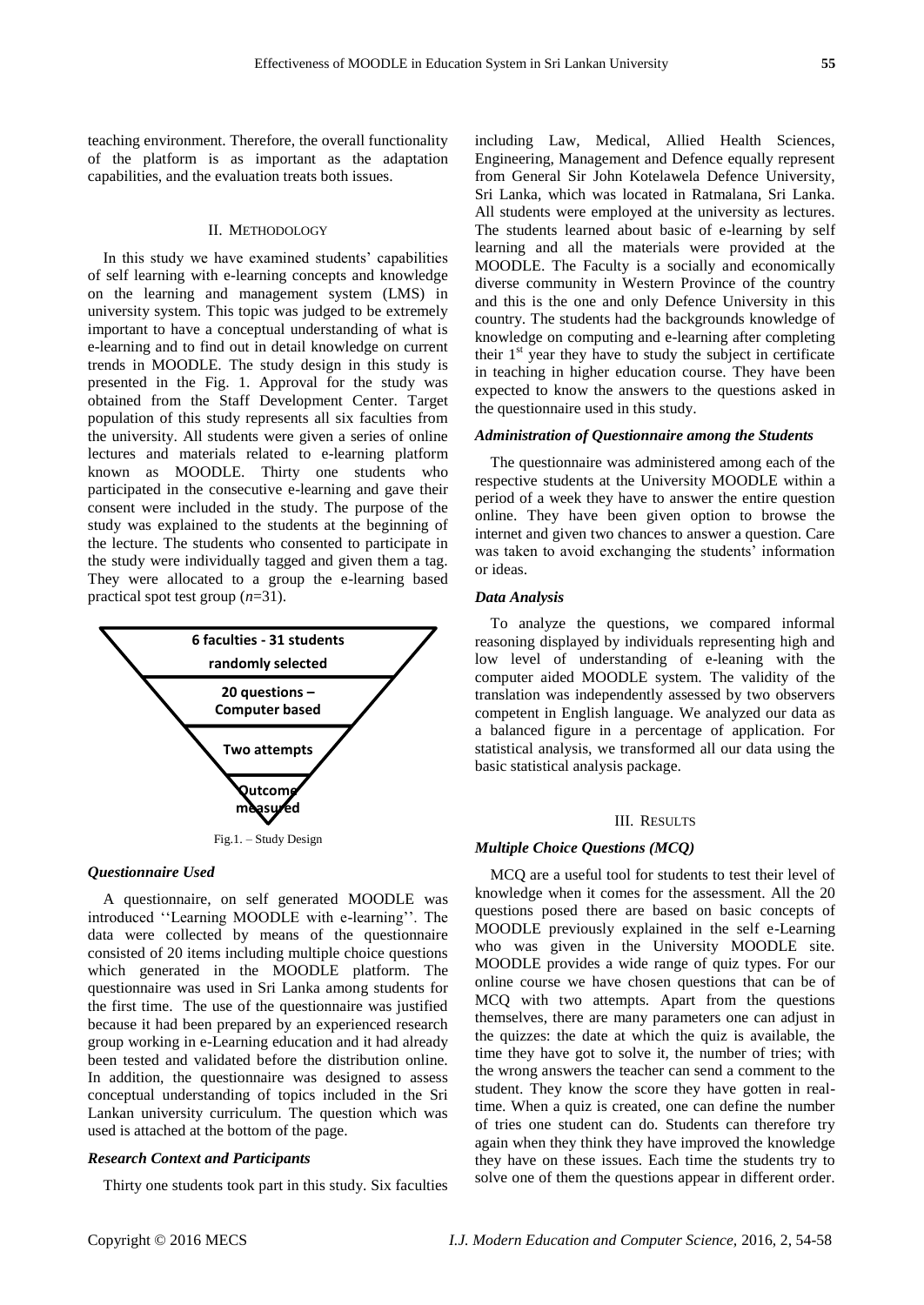In the following figure (Fig. 2) 87% participation was bserved and 61% have obtained above 8 which are highly satisfactory.



Fig.2. Overall Number of Students Achieving Grade Ranges

## *Comparison of Collections of Problems and Exercises with Given Time*

One crucial aspect of the process of learning MOODLE is to develop the ability to use the system in their teaching and learning process. Students usually find it difficult to apply because they are come from different scheme, and they have only seen in the classroom, so it is important to provide them with a collection of exercises that help them to accomplish this task. For this reason, we have uploaded to MOODLE a complete set of resource materials, ranging from what is MOODLE to application of it. For comparison a printed copy was given simultaneously. One thing we observed whether it is printed or online delay submission is common among the students (Fig. 3) online it was 45% and printed 60%.



Fig.3. Submission of Online and Printed Documents

## *Students' Expectations and their Contribution to Course Outcomes*

Students' expectations contributing to course outcomes (achievements and satisfaction) were investigated. A simple statistical analysis was carried out with the items of students' expectations as independent variables and achievement were measured in a simple analysis. (cf. descriptive summary statistics for expectations given in Table 1). We have observed that all most all the items are satisfactory except maintaining participant's interest and motivation part is lacking in e-Learning platform.

| <b>Item</b>                                                         | Mean | SD   | <b>Max</b> |
|---------------------------------------------------------------------|------|------|------------|
| Adequacy of Content                                                 | 3.29 | 0.35 | 3.52       |
| Clarity in content                                                  | 3.31 | 0.43 | 3.56       |
| Relevance                                                           | 3.25 | 0.37 | 3.58       |
| Conduct Sessions in an organized and well planned manner            | 3.28 | 0.45 | 3.56       |
| Maintain participants interst and motivated                         | 3.02 | 0.47 | 3.51       |
| Delivery Of the Lecture                                             | 3.23 | 0.40 | 3.54       |
| Clarity                                                             | 3.38 | 0.46 | 3.59       |
| Relevance                                                           | 3.30 | 0.37 | 3.61       |
| Coverage                                                            | 3.24 | 0.35 | 3.55       |
| Provides Guidence about the Subject and Shares Additional knowledge | 3.20 | 0.38 | 3.30       |
| Content of learn                                                    | 3.28 | 0.39 | 3.51       |
| Clarity in Presentation                                             | 3.30 | 0.44 | 3.57       |
| Time Management of Lecturer                                         | 3.35 | 0.31 | 3.57       |
| Knowledge added                                                     | 3.25 | 0.36 | 3.49       |
| Quality of ppt                                                      | 3.08 | 0.41 | 3.43       |
| Overall learning environment                                        | 3.18 | 0.35 | 3.46       |
| <b>Session Overall</b>                                              | 3.23 | 0.37 | 3.48       |

| Table 1. Descriptive Statistics of Students' Expectations. |  |  |
|------------------------------------------------------------|--|--|
|                                                            |  |  |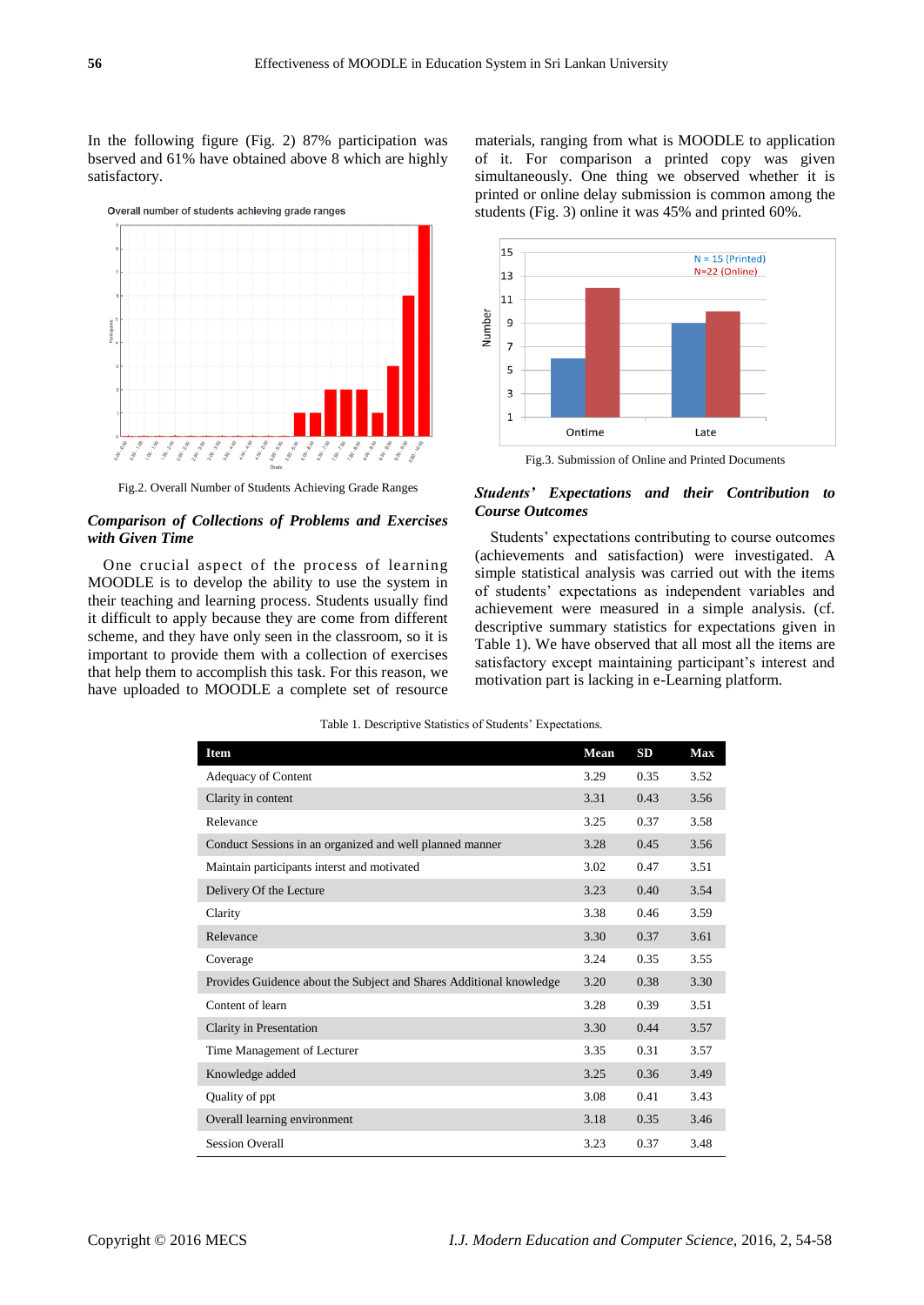The results of the research contribute to an understanding of which characteristics of an e-learning course and learning behaviors are important for learning achievements and satisfaction. The final performance on the study varied between technical and not technical disciplines. The scores of the personnel from faculties such as law and management were marginally less in value than those who were from faculties with more technical background such as engineering. Even though the people from both of these categories are equivalent in literacy in information technology, the former category showed some reluctance when the answers should come from an easy internet search. Since the online module was self-contained in Moodle a learner should login, watch all the videos and refer to the material on the cloud and come up with the answers for the questionnaire. Correct responses for some questions were not present in the given material. These questions were put there to force the learner to search the cloud. In particular these were question 3 and 20. The former group of people failed significantly in these two questions. Since this type of course is carried out for the first time there was reluctance to follow this self-sustained course online all over the selected group. The online material delivery was heavily questioned. However when the users got familiar with the usage of the technology they were convinced. The technology is much effective in short course delivery.

#### V. CONCLUSION

In our study, two aspects contribute strongly to learning achievements and course satisfaction: students' achievement goals and the instructor. Students who considered gains in competencies as especially important, experienced higher achievements. Furthermore, the results of our study emphasize the instructor's expertise and role as a counselor and facilitator in learning. The instructor does not become less important in e-learning. On the contrary, students experience the instructor's support and expertise as especially important for the acquisition of knowledge, skills, and competences and for course satisfaction. Other than these variables, only a few others contribute to learning achievements or satisfaction: students' motivation, opportunities for self-regulated and collaborative learning, and the clarity of the course structure. Instructors need a high degree of didactic expertise in the implementation of an online course. Yet, not all instructors are sufficiently skilled in the implementation of e-learning as indicated by students' assessments. Until recently, however, only a few universities in Austria offer continuing education and training for e-learning instructors [4]. The results of our study stress the importance of such further training. In addition to that [14] describes a project where courses are collaboratively developed by faculty staff, industry experts and students. This type of effort in a developing country like Sri Lanka would increase the industrial applicability of learning material as well as helping the

academics currency up to date. The industry will also gain from the state of the art research carried out by academics [15] studies student centered learning paradigm in learning high order skills. Here the importance of co-operative learning was discouraged. In the research explained by this paper quality was measured at a minimum level. This can be further developed using a method similar to which is explained in [16].

### ACKNOWLEDGMENT

The authors wish to thank all the lectures who participated in this study at General Sir John Kotelawala Defence University, Sri Lanka.

## **REFERENCES**

- [1] UNESCO, "Inclusive Education." vol. 2014, 1994.
- [2] J. Kaminski, "Editorial: Moodle A user-friendly, open source course management system.," *Online Journal of Nursing Informatics* vol. 9, p. 1, 2005.
- [3] S. S. Liaw, H. M. Huang, and G. D. Chen, "Surveying instructor and learner attitudes toward e-learning," *Computers & Education,* vol. 49, pp. 1066–1080, 2007.
- [4] S. Narciss, A. Proske, and H. Körndle, "Promoting selfregulated learning in web-based learning environments," *Computers in Human Behavior,* vol. 23, pp. 1126–1144, 2007.
- [5] D. Y. Shee and Y. S. Wang, "Multi-criteria evaluation of the web-based e-learning system: A methodology based on learner satisfaction and its applications," *Computers & Educational Technology & Society,* vol. 50, pp. 894-905, 2008.
- [6] T. Mart *f* Blas and A. Serrano-Fern *ández*, "The role of new technologies in the learning process: Moodle as a teaching tool in Physics," *Computers & Education,* vol. 52, pp. 35–44, 2009.
- [7] B. Beatty and C. Ulasewicz, "Online teaching and learning in transition: Faculty perspectives on moving from blackboard to the Moodle learning management system," *TechTrends,* vol. 50, pp. 36-45, 2006.
- [8] P. R. Pintrich and D. H. Schunk, *Motivation in education*. London: Prentice Hall, 1996.
- [9] M. Weller, *Virtual learning environments: Using, choosing and developing your VLE*. London: Routledge, 2007.
- [10] M. Engelbrecht, "Adapting to changing expectations: Postgraduate students' experience of an e-learning tax program," *Computers & Education,* vol. 45, pp. 217–229, 2005.
- [11] S. Alexander and T. Golja, "Using students' experiences to derive quality in an e-Learning system: An institution's perspective," *Educational Technology & Society,* vol. 10, pp. 17–33, 2007.
- [12] H. Coates, R. James, and G. Baldwin, "A critical examination of the effects of learning management systems on university teaching and learning," *Tertiary Education and Management,* vol. 11, pp. 19-36, 2005.
- [13] M. Bruinsma, "Motivation, cognitive processing and achievement in higher education," *Learning and Instruction,* vol. 14, pp. 549–568, 2004.
- [14] R. Reis, "The Stanford University Electronic Learning Portfolios project," in *28th Annual Frontiers in Education Conference*, 1998.